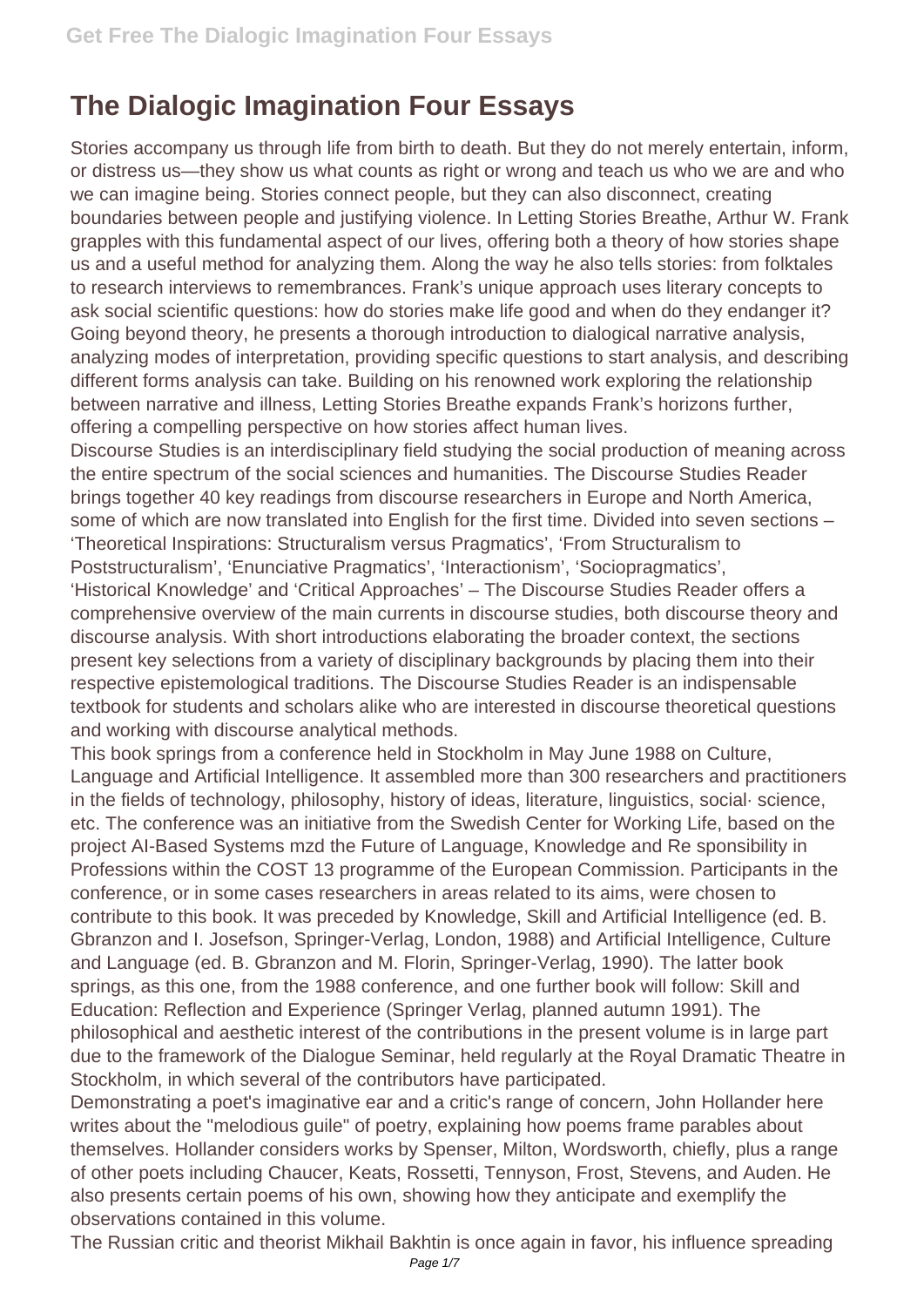across many discourses including literature, film, cultural and gender studies. This book provides the most comprehensive introduction to Bakhtin's central concepts and terms. Sue Vice illustrates what is meant by such ideas as carnival, the grotesque body, dialogism and heteroglossia. These concepts are then placed in a contemporary context by drawing out the implications of Bakhtin's writings, for current issues such as feminism and sexuality. Vice's examples are always practically based on specific texts such as the film Thelma and Louise, Helen Zahavi's Dirty Weekend and James Kelman's How late it was, how late. "Some of the most important literary theory of this century."--College English Russian formalists emerged from the Russian Revolution with ideas about the independence of literature. They enjoyed that independence until Stalin shut them down. By then they had produced essays that remain among the best defenses ever written for both literature and its theory. Included here are four essays representing key points in the formalists' short history. Victor Scklovsky's pathbreaking "Art as Technique" (1917) vindicates disorder in literary style. His 1921 essay on Tristram Shandy makes that eccentric novel the centerpiece for a theory of narrative. A section from Tomashevsky's "Thematics" (1925) inventories the elements of stories. In "The Theory of the 'Formal Method'" (1927) Boris Eichenbaum defends Russian formalism from many attacks. An able champion, he describes formalism's evolution, notes its major workers and works, clears away decayed axioms, and rescues literature from "primitive historicism" and other dangers. These essays set a course for literary studies that led to Prague structuralism, French semiotics, and postmodern poetics. Russian Formalist Criticism has been honored as a Choice Outstanding Academic Book of the Year by the American Library Association.

Holquist's masterly study draws on all of Bakhtin's known writings providing a comprehensive account of his achievement. Widely acknowledged as an exceptional guide to Bakhtin and dialogics, this book now includes a new introduction, concluding chapter and a fully updated bibliography. He argues that Bakhtin's work gains coherence through his commitment to the concept of dialogue, examining Bakhtin's dialogues with theorists such as Saussure, Freud, Marx and Lukacs, as well as other thinkers whose connection with Bakhtin has previously been ignored. Dialogism also includes dialogic readings of major literary texts, Mary Shelley's Frankenstein, Gogol's The Notes of a Madman and Fitzgerald's The Great Gatsby, which provide another dimension of dialogue with dialogue.

The Dialogic ImaginationFour EssaysUniversity of Texas Press

Mikhail Bakhtin (1895-1975) is one of the preeminent figures in twentieth-century philosophical thought. Art and Answerability contains three of his early essays from the years following the Russian Revolution, when Bakhtin and other intellectuals eagerly participated in the debates, lectures, demonstrations, and manifesto writing of the period. Because they predate works that have already been translated, these essays—"Art and Answerability," "Author and Hero in Aesthetic Activity," and "The Problem of Content, Material, and Form in Verbal Art"—are essential to a comprehensive understanding of Bakhtin's later works. A superb introduction by Michael Holquist sets out the major themes and concerns of the three essays and identifies their place in the canon of Bakhtin's work and in intellectual history. The introduction, together with Vadim Liapunov's scholarly gloss, makes these essays accessible to students as well as scholars.

In this book, the author challenges reductive views of emergent literacy prevalent in many of today's kindergarten and pre-K classrooms. As an alternative, Lysaker explains how reading wordless books with young children helps them to develop a range of comprehension abilities that are important for understanding narrative texts. Readers will find concrete methods to help them gauge, document, and respond to children as they make meaning of and respond to wordless books. Through description and analysis, the text reveals the undervalued richness of young children's emergent comprehension and the intricate, purposeful nature of their specific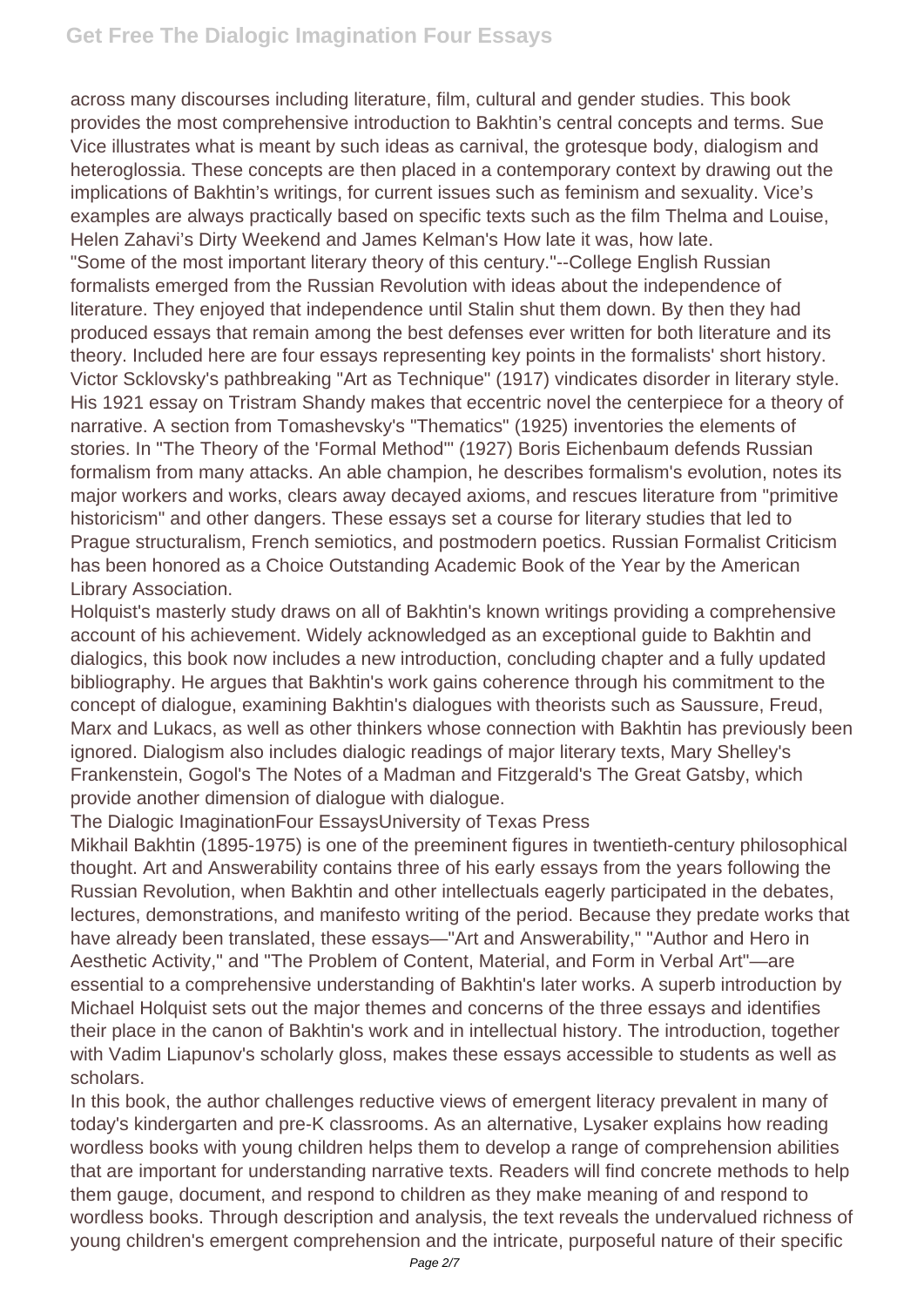early thinking activities. Before Words encourages readers to think about young children's comprehension as complex meaning-making and suggests new ways of responding to the unique sense making tools young children use during wordless book reading. Book Features: demonstrates how young children develop reading comprehension abilities even before learniing to read print; expands on reading as more than just a technical skill; engages the whole child and scaffolds their formaiton of relationships with other people, including peers, teachers, families, and communities; nurtures students' creativity, positive relationsips with storytelling, and social emotional growth.

Speech Genres and Other Late Essays presents six short works from Bakhtin's Esthetics of Creative Discourse, published in Moscow in 1979. This is the last of Bakhtin's extant manuscripts published in the Soviet Union. All but one of these essays (the one on the Bildungsroman) were written in Bakhtin's later years and thus they bear the stamp of a thinker who has accumulated a huge storehouse of factual material, to which he has devoted a lifetime of analysis, reflection, and reconsideration.

In this first book-length study of Czech structuralism and semiotics in English, F. W. Galan explores one of the most important intellectual currents of the twentieth century, filling the gap between what has been written of the Russian formalism of the twenties and the French structuralism of the sixties and seventies. He records the evolution within the Prague Linguistic Circle of those theories which concern literature's change in time and the place of literature in society. In doing so, he reveals how the work of the Prague Linguistic Circle in the years 1928 to 1946 vindicate structuralism against its critics' charges that the structuralist approach—in linguistics, literary theory, film studies, and related fields—is inherently unhistorical. Overcoming this apparent methodological impasse was the main challenge confronted by the scholars of the Prague School–Roman Jakobson and Jan Mukarovsky, in particular.

In Narrative Discourse Revisited Genette both answers critics of the earlier work and provides a better-defined, richer, and more systematic view of narrative form and functioning. This book not only clarifies some of the more complex issues in the study of narrative but also provides a vivid tableau of the development of narratology over the decade between the two works. One of the most methodical treatments of electromagnetic wave propagation, radiation, and scattering—including new applications and ideas Presented in two parts, this book takes an analytical approach on the subject and emphasizes new ideas and applications used today. Part one covers fundamentals of electromagnetic wave propagation, radiation, and scattering. It provides ample end-of-chapter problems and offers a 90-page solution manual to help readers check and comprehend their work. The second part of the book explores up-to-date applications of electromagnetic waves—including radiometry, geophysical remote sensing and imaging, and biomedical and signal processing applications. Written by a world renowned authority in the field of electromagnetic research, this new edition of Electromagnetic Wave Propagation, Radiation, and Scattering: From Fundamentals to Applications presents detailed applications with useful appendices, including mathematical formulas, Airy function, Abel's equation, Hilbert transform, and Riemann surfaces. The book also features newly revised material that focuses on the following topics: Statistical wave theories—which have been extensively applied to topics such as geophysical remote sensing, bio-electromagnetics, biooptics, and bio-ultrasound imaging Integration of several distinct yet related disciplines, such as statistical wave theories, communications, signal processing, and time reversal imaging New phenomena of multiple scattering, such as coherent scattering and memory effects Multiphysics applications that combine theories for different physical phenomena, such as seismic coda waves, stochastic wave theory, heat diffusion, and temperature rise in biological and other media Metamaterials and solitons in optical fibers, nonlinear phenomena, and porous media Primarily a textbook for graduate courses in electrical engineering, Electromagnetic Wave Propagation, Radiation, and Scattering is also ideal for graduate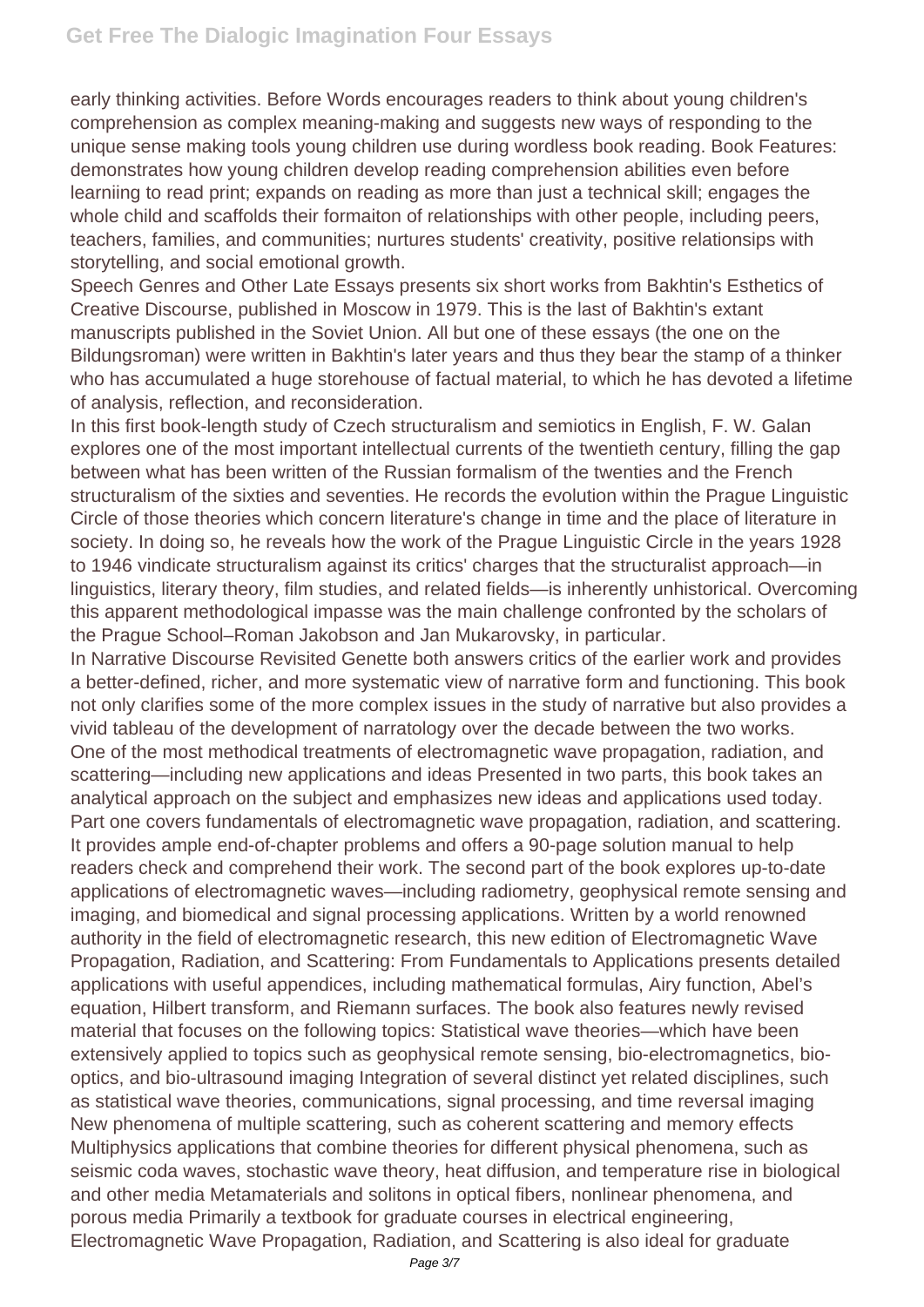students in bioengineering, geophysics, ocean engineering, and geophysical remote sensing. The book is also a useful reference for engineers and scientists working in fields such as geophysical remote sensing, bio–medical engineering in optics and ultrasound, and new materials and integration with signal processing.

This first comparative study of the philosophers and literary critics, Walter Benjamin and Mikhail Bakhtin, focuses on the two thinkers' conceptions of experience and form, investigating parallels between Bakhtin's theories of responsibility, dialogue, and the novel, and Benjamin's theories of translation, montage, allegory, and the aura. This volume brings together studies by a distinguished classical scholar that address specific problems associated with the development of literacy in ancient Greece. The articles were written over a twenty-year period and published individually in various journals and books. They deal with Greece's technological and intellectual transition from a preliterate to a literate culture, showing the effects registered by the introduction of the alphabet as the written word came to replace its oral counterpart in the literature of Greece and of Europe. Eric A. Havelock is Sterling Professor Emeritus of Classics at Yale University. His numerous publications include The Liberal Temper in Greek Politics (Yale), Preface to Plato (Harvard), and The Greek Concept of Justice (Harvard). Originally published in 1982. The Princeton Legacy Library uses the latest print-ondemand technology to again make available previously out-of-print books from the distinguished backlist of Princeton University Press. These editions preserve the original texts of these important books while presenting them in durable paperback and hardcover editions. The goal of the Princeton Legacy Library is to vastly increase access to the rich scholarly heritage found in the thousands of books published by Princeton University Press since its founding in 1905.

Rescued in 1972 from a storeroom in which rats and seeping water had severely damaged the fifty-year-old manuscript, this text is the earliest major work (1919-1921) of the great Russian philosopher M. M. Bakhtin. Toward a Philosophy of the Act contains the first occurrences of themes that occupied Bakhtin throughout his long career. The topics of authoring, responsibility, self and other, the moral significance of "outsideness," participatory thinking, the implications for the individual subject of having "no-alibi in existence," the difference between the world as experienced in actions and the world as represented in discourse—all are broached here in the heat of discovery. This is the "heart of the heart" of Bakhtin, the center of the dialogue between being and language, the world and mind, "the given" and "the created" that forms the core of Bakhtin's distinctive dialogism. A special feature of this work is Bakhtin's struggle with the philosophy of Immanuel Kant. Put very simply, this text is an attempt to go beyond Kant's formulation of the ethical imperative. mci will be important for scholars across the humanities as they grapple with the increasingly vexed relationship between aesthetics and ethics.

Whenever Bakhtin, in his final decade, was queried about writing his memoirs, he shrugged it off. Unlike many of his Symbolist generation, Bakhtin was not fascinated by his own self-image. This reticence to tell his own story was the point of access for Viktor Duvakin, Mayakovsky scholar, fellow academic, and head of an oral history project, who in 1973 taped six interviews with Bakhtin over twelve hours. They remain our primary source of Bakhtin's personal views: on formative moments in his education and exile, his reaction to the Revolution, his impressions of political, intellectual, and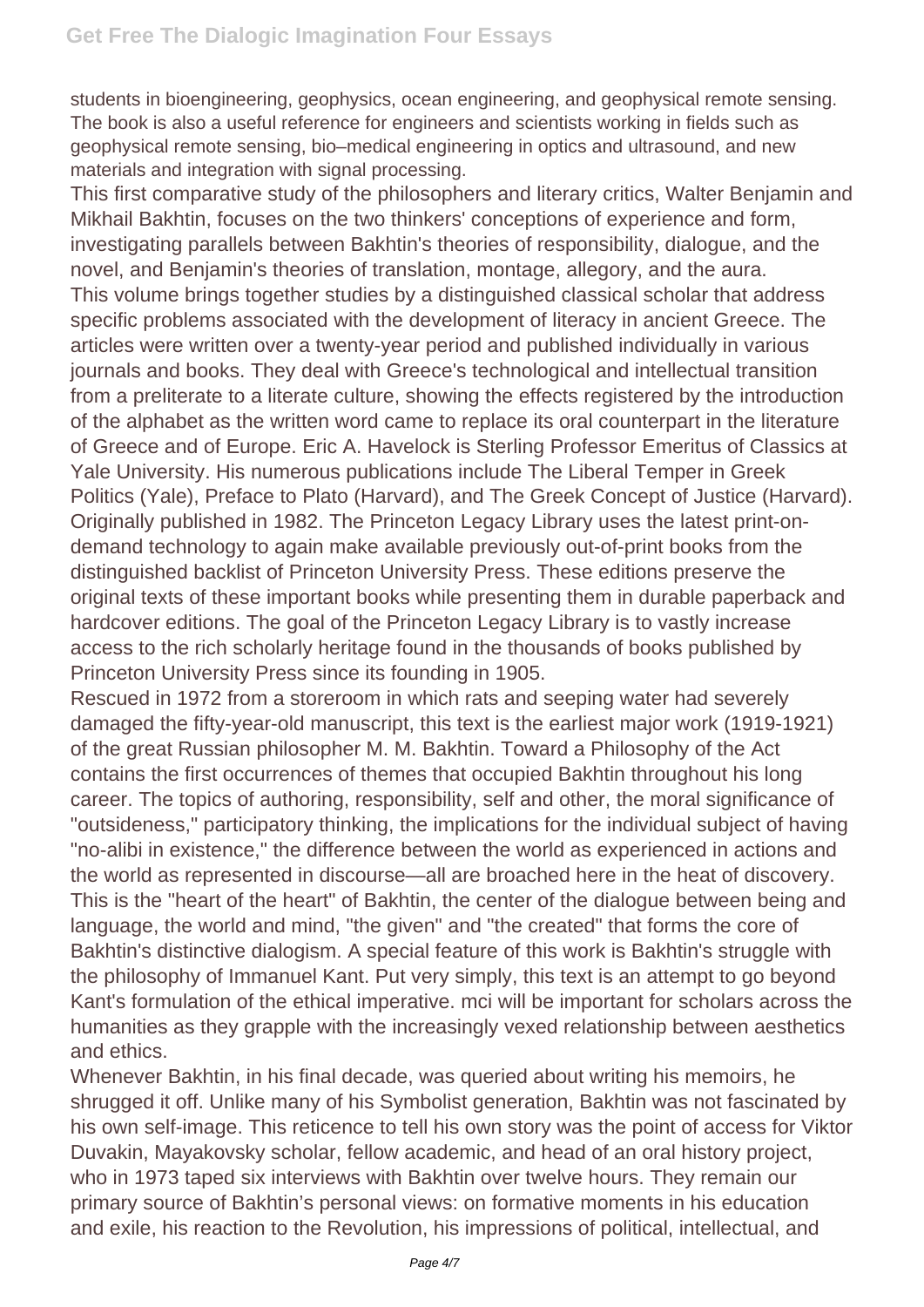theatrical figures during the first two decades of the twentieth century, and his nonconformist opinions on Russian and Soviet poets and musicians. Bakhtin's passion for poetic language and his insights into music also come as a surprise to readers of his essays on the novel. One remarkable thread running through the conversations is Bakhtin's love of poetry, masses of which he knew by heart in several languages. Mikhail Bakhtin: The Duvakin Interviews, 1973, translated and annotated here from the complete transcript of the tapes, offers a fuller, more flexible image of Bakhtin than we could have imagined beneath his now famous texts. Published by Bucknell University Press. Distributed worldwide by Rutgers University Press.

Many educators feel caught between mandates to meet literacy standards and the desire to respond to individual students' interests, skills, and challenges. This book illustrates how a dialogical approach to practice will enable teachers to meet the needs of today's diverse student population within a standardized curriculum. Chapters highlight the efforts of four high school teachers to create dialogical classroom space, documenting both the possibilities of and impediments to such an approach to teaching. Drawing on a theoretical framework and rationale for engaged dialogical practice, the authors present and analyze key classroom events that illustrate the productive and restrictive tensions for such work and suggest ways for teachers and schools to implement these ideas, especially for complementing and expanding the Common Core State Standards. Book Features: Examples of teachers using dialogue to engage students, as well as colleagues, administrators, parents, policymakers, and other educational stakeholders.Guidance for teachers in how to differentiate instruction to meet literacy standards.Case studies illustrating how teachers navigate the tension between standardization and student-centered teaching.An exemplary collaborative effort among a university researcher, doctoral students, and high school teachers.The reflections and self-questioning of teachers who write honestly, engagingly, and insightfully about their dialogical practices.

This classic work by the Russian philosopher and literary theorist Mikhail Bakhtin (1895–1975) examines popular humor and folk culture in the Middle Ages and the Renaissance. One of the essential texts of a theorist who is rapidly becoming a major reference in contemporary thought, Rabelais and His World is essential reading for anyone interested in problems of language and text and in cultural interpretation. These essays reveal Mikhail Bakhtin (1895-1975)—known in the West largely through his studies of Rabelais and Dostoevsky—as a philosopher of language, a cultural historian, and a major theoretician of the novel. The Dialogic Imagination presents, in superb English translation, four selections from Voprosy literatury i estetiki (Problems of literature and esthetics), published in Moscow in 1975. The volume also contains a lengthy introduction to Bakhtin and his thought and a glossary of terminology. Bakhtin uses the category "novel" in a highly idiosyncratic way, claiming for it vastly larger territory than has been traditionally accepted. For him, the novel is not so much a genre as it is a force, "novelness," which he discusses in "From the Prehistory of Novelistic Discourse." Two essays, "Epic and Novel" and "Forms of Time and of the Chronotope in the Novel," deal with literary history in Bakhtin's own unorthodox way. In the final essay, he discusses literature and language in general, which he sees as stratified, constantly changing systems of subgenres, dialects, and fragmented "languages" in battle with one another.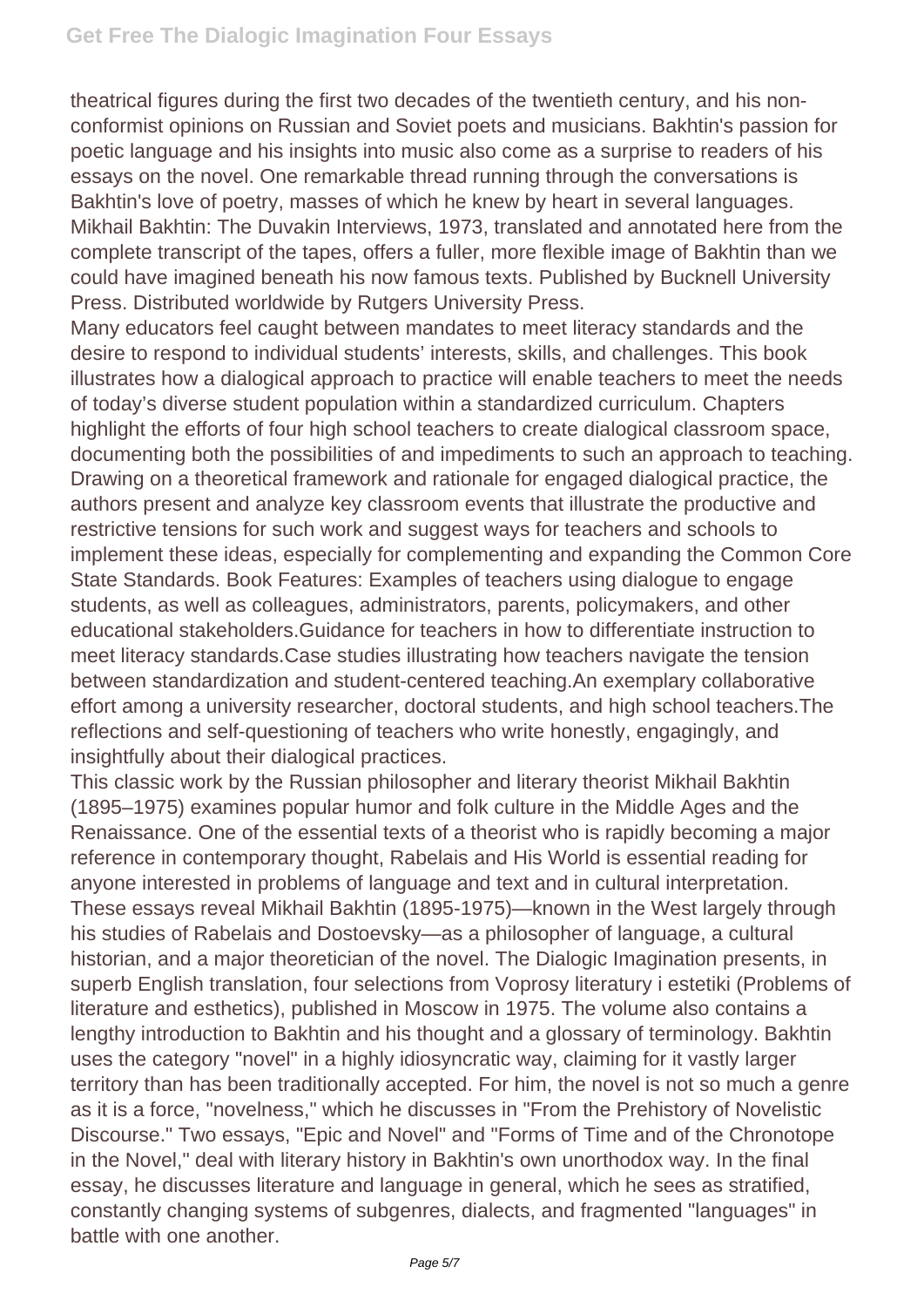## **Get Free The Dialogic Imagination Four Essays**

Books about thinkers require a kind of unity that their thought may not possess. This cautionary statement is especially applicable to Mikhail Bakhtin, whose intellectual development displays a diversity of insights that cannot be easily integrated or accurately described in terms of a single overriding concern. Indeed, in a career spanning some sixty years, he experienced both dramatic and gradual changes in his thinking, returned to abandoned insights that he then developed in unexpected ways, and worked through new ideas only loosely related to his earlier concerns Small wonder, then, that Bakhtin should have speculated on the relations among received notions of biography, unity, innovation, and the creative process. Unity--with respect not only to individuals but also to art, culture, and the world generally--is usually understood as conformity to an underlying structure or an overarching scheme. Bakhtin believed that this idea of unity contradicts the possibility of true creativity. For if everything conforms to a preexisting pattern, then genuine development is reduced to mere discovery, to a mere uncovering of something that, in a strong sense, is already there. And yet Bakhtin accepted that some concept of unity was essential. Without it, the world ceases to make sense and creativity again disappears, this time replaced by the purely aleatory. There would again be no possibility of anything meaningfully new. The grim truth of these two extremes was expressed well by Borges: an inescapable labyrinth could consist of an infinite number of turns or of no turns at all. Bakhtin attempted to rethink the concept of unity in order to allow for the possibility of genuine creativity. The goal, in his words, was a "nonmonologic unity," in which real change (or "surprisingness") is an essential component of the creative process. As it happens, such change was characteristic of Bakhtin's own thought, which seems to have developed by continually diverging from his initial intentions. Although it would not necessarily follow that the development of Bakhtin's thought corresponded to his ideas about unity and creativity, we believe that in this case his ideas on nonmonologic unity are useful in understanding his own thought--as well as that of other thinkers whose careers are comparably varied and productive.

This anthology provides a comprehensive selection of the writing by Bakhtin and of that attributed to Voloshinov and Medvedev. It introduces readers to the aspects most relevant to literary and cultural studies and gives a focused sense of Bakhtin's central ideas and the underlying cohesiveness of his thinking.

The profound economic and social changes in the post-Civil War United States created new challenges to a nation founded on Enlightenment and transcendental values, religious certainties, and rural traditions. Newly-freed African Americans, emboldened women, intellectuals and artists,and a polyglot tide of immigrants found themselves in a restless new world of railroads, factories, and skyscrapers where old assumptions were being challenged and new values had yet to be created. In An American Cakewalk: Ten Syncopators of the Modern World, Zeese Papanikolas tells the lively and entertaining story of a diverse group of figures in the arts and sciences who inhabited this new America. Just as ragtime composers subverted musical expectations by combining European march timing with African syncopation, so this book's protagonists—who range from Emily Dickinson to Thorstein Veblen and from Henry and William James to Charles Mingus—interrogated the modern American world through their own "syncopations" of cultural givens. The old antebellum slave dance, the cakewalk, with its parody of the manners and pretensions of the white folks in the Big House, provides a template of how the tricksters, shamans, poets, philosophers, ragtime pianists, and jazz musicians who inhabit this book used the arts of parody, satire, and disguise to subvert American cultural norms and to create new works of astonishing beauty and intellectual vigor. Traces the life of Bakhtin, a Russian literary critic recently rediscovered, and discusses his major works on Freud, Dostoevsky, Rabelais, Marxism, and the philosophy of language This is a book for practitioners working in community-based healthcare as well as educators of future practitioners and researchers exploring this practice field and for people with chronic